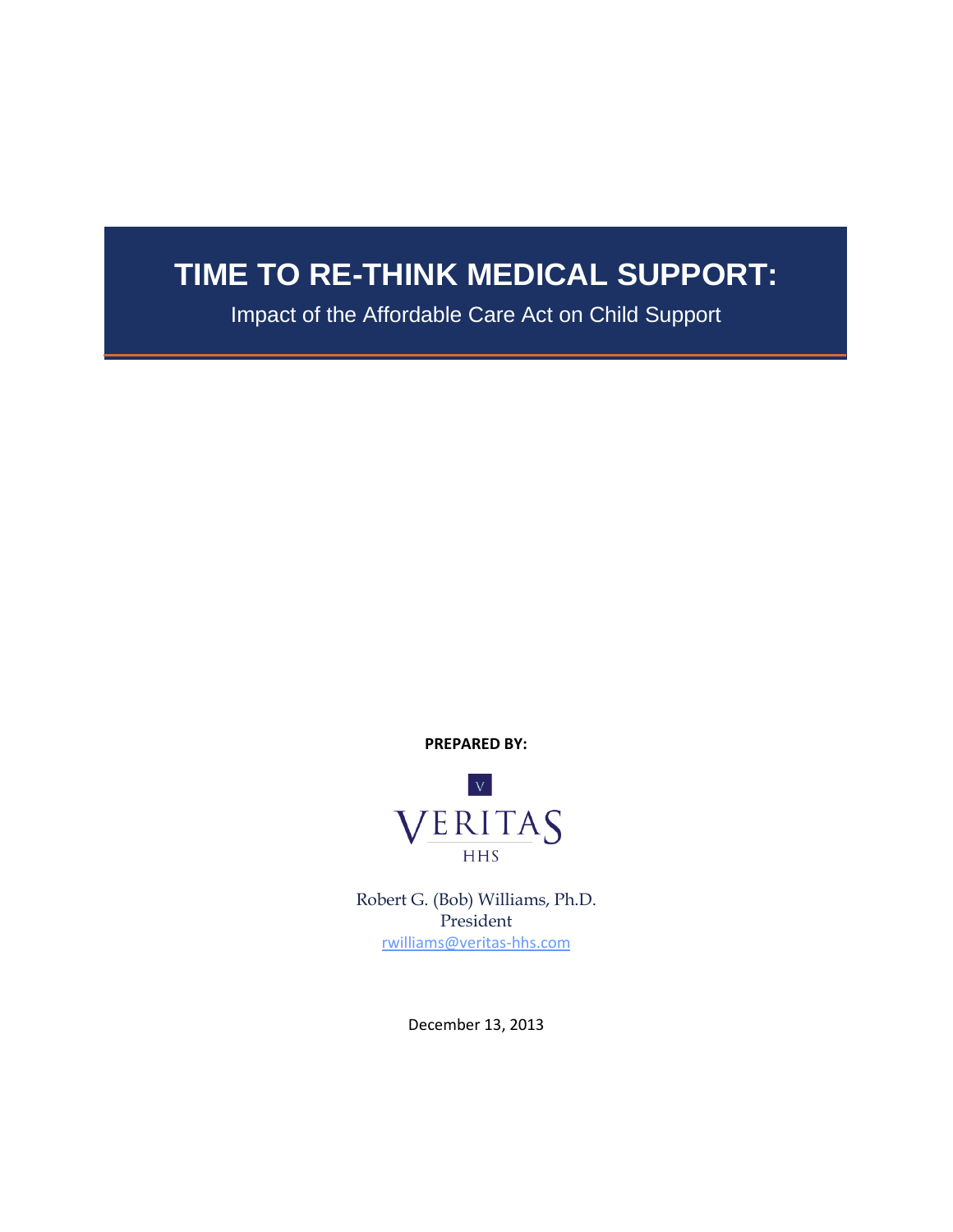## Introduction

With the Affordable Care Act (ACA) taking full effect, it is time to re-think medical support, which has been an essential but frustrating component of the child support program. The ACA creates a new enforcement structure for health insurance which will make some of our traditional efforts counter-productive, but also provides new options for health care insurance for children, custodial parents (CPs), and even non-custodial parents (NCPs). States should take action now to maximize the potential to improve health care for their families. At the same time, they should take advantage of the unique opportunity to reduce employer burden and significantly increase the efficiency of their programs by re-focusing their medical support activities on maximizing access to coverage, while limiting enforcement to the small minority of cases that will need and want our help.

#### The New Sheriff in Town

As we all know, an integral part of the ACA is the requirement that every citizen, with few exceptions, obtain health insurance through an employer, the government, or the individual marketplace -- where health insurance marketplaces will improve access. The enforcer of the mandate will be the IRS. The IRS role can supplant our medical support function in most cases, but also has the potential to conflict with the traditional enforcement approach in the child support program.

IRS enforcement will be driven by tax household relationships rather than our focus on custodial and non-custodial parents. Thus the IRS will expect that whoever claims a child as a tax deduction will be responsible for providing health insurance. For most of our cases, that will be the custodial parent, but there are some instances (discussed below) in which the non-custodial parent will claim the deduction and will be held responsible by the IRS for providing health insurance. Where the custodial parent has remarried, one scenario will be that the step-parent will file taxes on behalf of the entire household, and will thus be required to provide health insurance for the child.

Where we are enforcing medical support against an NCP, and where that NCP is claiming the child as a deduction, our enforcement efforts will overlap those of the IRS (although enforcement mechanisms and remedies are different). At first blush, this argues that we should work to align the tax deduction with the party that has primary responsibility for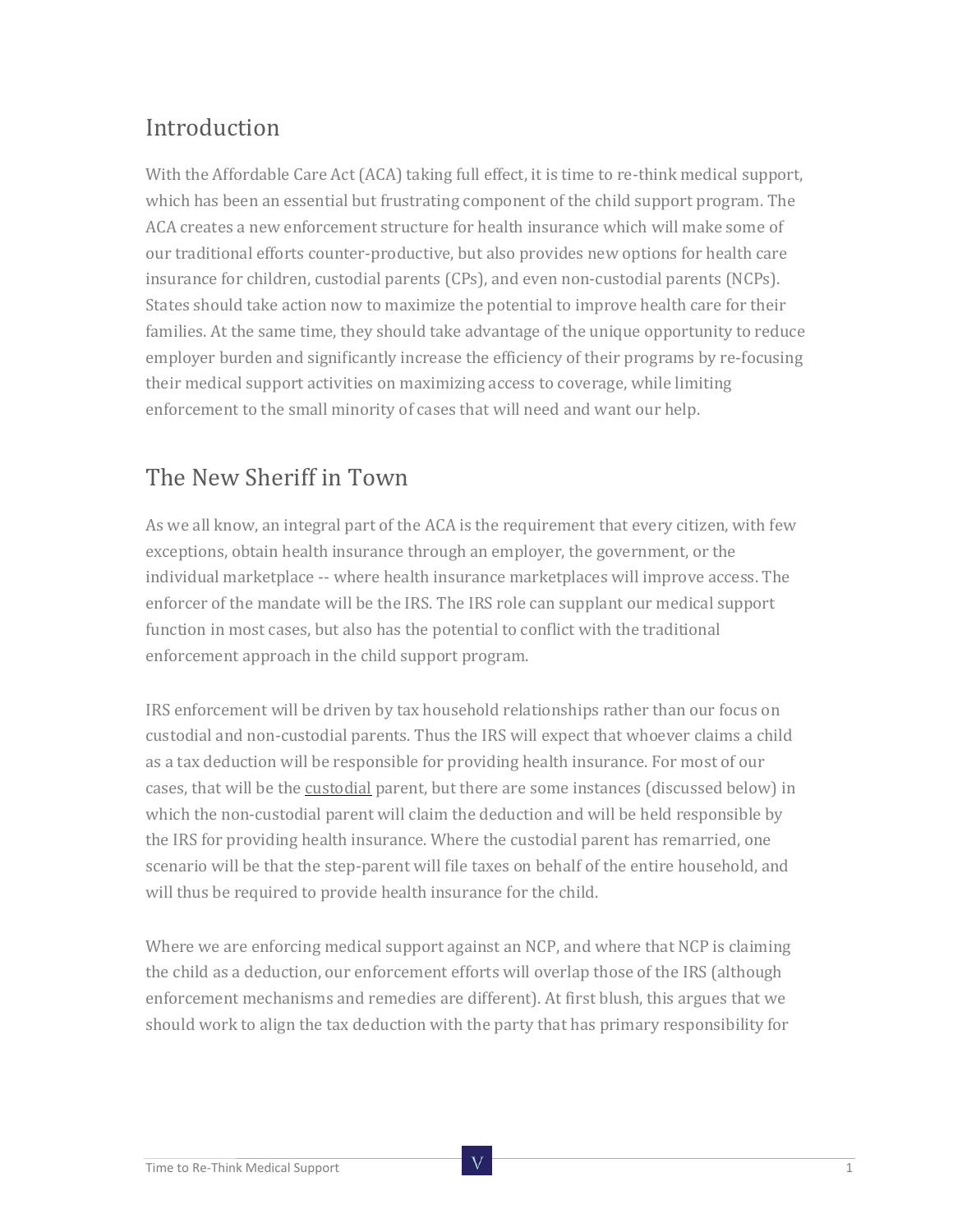medical support, usually the NCP. Unfortunately, that solution may actually be harmful to the CP due to another provision of the ACA, which we discuss below.

An even stickier problem arises when we are enforcing medical support against the NCP, but the CP claims the tax deduction. In that instance, if the NCP fails to provide insurance for at least nine out of the twelve months in a given year, the IRS will seek to enforce a penalty against the CP. The CP can petition for a hardship exemption, but this is not a hassle-free process. We also discuss this problem in more detail below.

The on-scene arrival of the IRS changes the ground rules dramatically. At minimum, this will greatly complicate our efforts to enforce medical support, but in all too many cases, it will create conflicts where we are trying to enforce against the NCP and the IRS is proceeding against the CP. This leads to a logical question: should we not consider withdrawing entirely from medical support and deferring to the IRS? As tempting as that prospect might be, it would ignore two compelling considerations: 1) we still have a statutory responsibility to provide medical support services; and 2) there will be a significant minority of cases that fall between the cracks of ACA coverage and will need our help getting health insurance coverage for the child.

#### Better Coverage for Kids

Even before enactment of the ACA, available government-sponsored health insurance for kids (and pregnant women) was pretty good. Medicaid has been available at the lowest income levels, and State Children's Health Insurance (SCHIP) programs extend coverage for kids (and sometimes pregnant women) up to 160 – 400 percent of the federal poverty level (FPL), depending on the state.

Under the ACA, no-cost or subsidized insurance options extend to much higher levels than most Medicaid or SCHIP programs. Advance Premium Tax Credits (APTC), together with an important but little-known program called cost sharing, are available up to 250 percent of the FPL. Advance Premium Tax Credits alone are available up to 400 percent of FPL: currently \$78,120 for a household of three and \$94,200 for a household of four.

The Urban Institute estimates that 91 percent of all IV-D households (those receiving child support services through federally-funded child support programs pursuant to Title IV-D of the Social Security Act) have incomes less than 400 percent of poverty, implying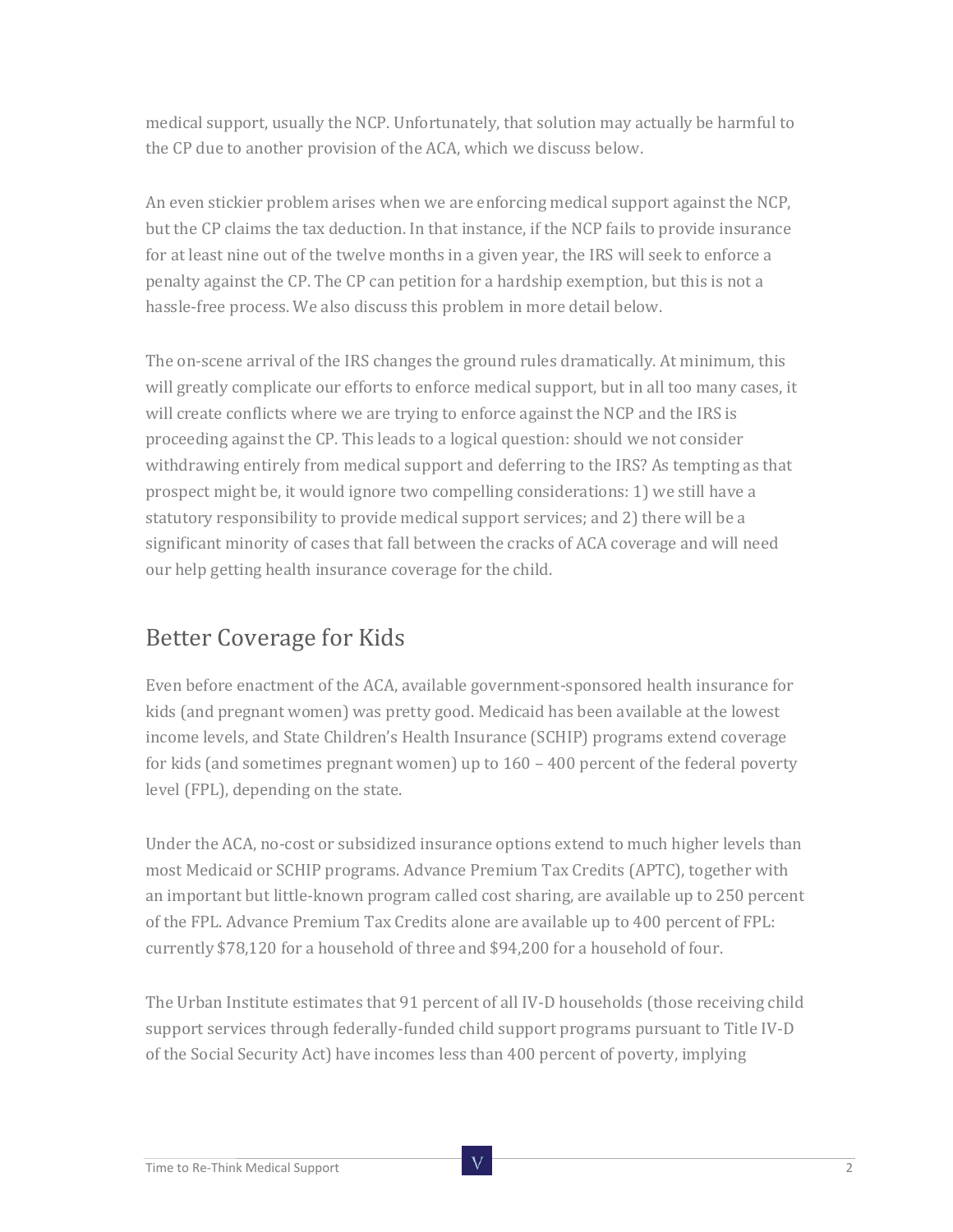eligibility for government assistance with health insurance through Medicaid, SCHIP, or ACA insurance subsidies.1 Under Action Transmittal AT 10-10, OCSE has indicated that government-sponsored health insurance counts as medical support under federal policy.

For the first time, then, all but a fraction of our cases will have access to high-quality, accessible, affordable, and reliable health care through government-paid or subsidized insurance. From the standpoint of our kids, this will be a preferable alternative to inconsistent or unavailable health coverage provided through a parent's employer or a policy bought on the open market.

#### Mind the Gaps

The Urban Institute estimate is slightly optimistic in that it does not account for certain gaps in eligibility for ACA health insurance subsidies. The most notorious is the employercoverage-affordability test. A parent is not eligible for ACA health insurance subsidies (cost-sharing and APTC) if they have access to employer-sponsored insurance that is affordable.

The well-known Catch-22 is that affordability is defined based on single coverage: if employee-only insurance costs less than 9.5 percent of an employee's gross income, the employer coverage is deemed to be affordable. This is true even if family coverage through the same employer greatly exceeds 9.5 percent of income. With the average cost of family coverage exceeding \$1,000 per month, and with many employers not contributing to those premiums, it is quite possible for family coverage to cost 20 – 25 percent of income or more. In that case, a family will be denied access to a marketplace for subsidized insurance despite the high cost of dependent's coverage.

Thus a CP can be shut out of employer coverage due to prohibitive cost, yet be denied access to the ACA insurance subsidies administered through the marketplaces (exchanges). This group of cases will most definitely benefit from active medical support enforcement by IV-D agencies. There will be other groups of cases that will not have access to government-sponsored insurance or subsidies, including those with incomes too

<sup>1</sup> Stacey McMorrow, et al. *Health Care Coverage and Medicaid/CHIP Eligibility for Child Support Eligible Children*, ASPE Research Brief prepared by Urban Institute, July 2011.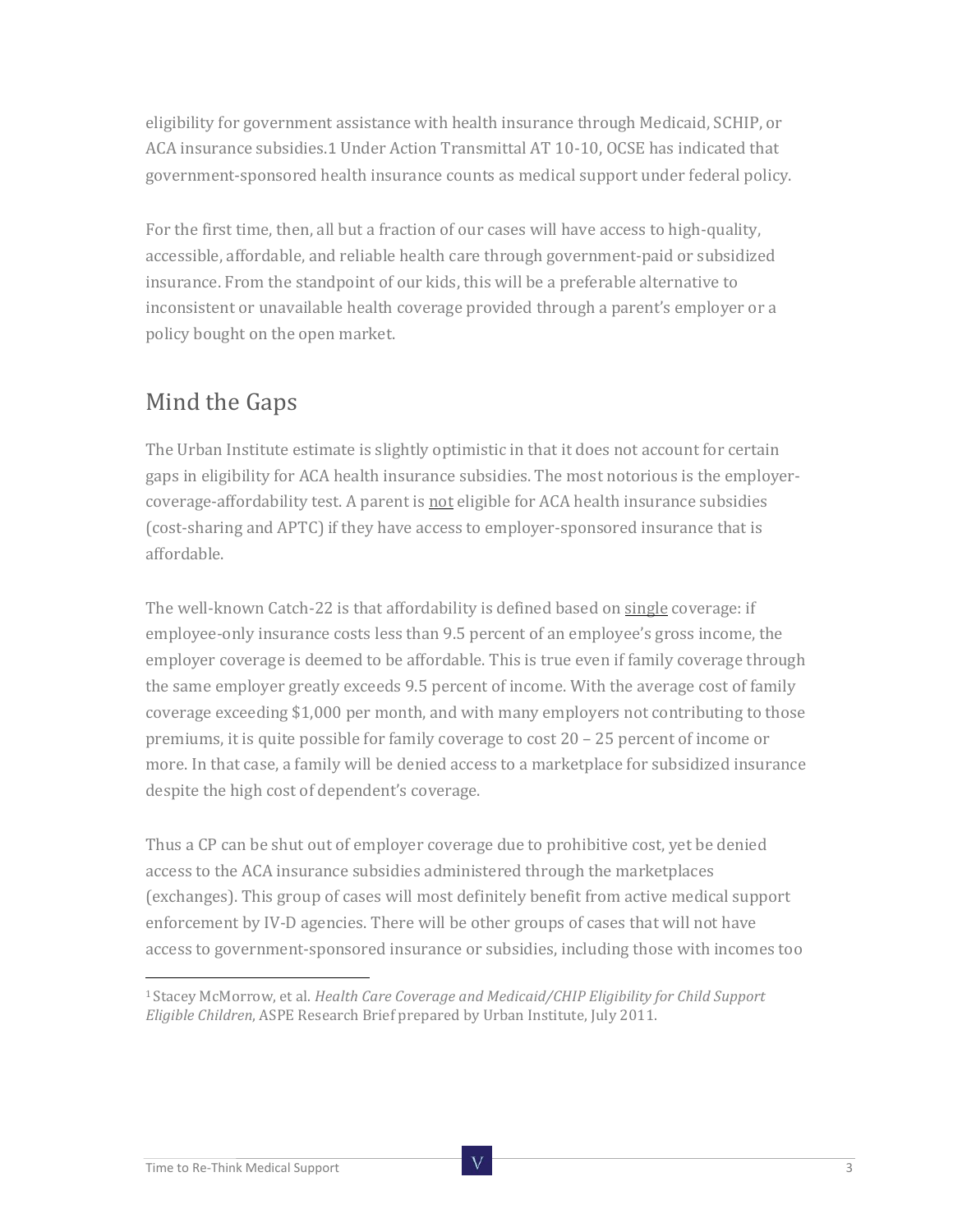high, CPs that are part of another tax household (remarried or living with parents), and CPs who do not meet citizenship or immigration requirements. These, too, will likely need and want IV-D assistance in getting health care coverage for children through traditional medical support processes.

#### Watch the Deduction

Under the ACA, responsibility for providing health insurance follows the tax household. That is, whichever parent (or other person such as grandparent or step-parent) claims the tax deduction for the child must provide health insurance, pay a penalty, or obtain an exemption. In most cases, the custodial parent claims the deduction and would therefore have responsibility for providing health insurance in the eyes of the IRS. This directly conflicts with the prevailing practice in the IV-D program, which usually looks to the noncustodial parent for medical support.

In some states, however, it is common practice in divorce cases for the NCP to receive the benefit of the deduction, either by agreement of the parties or by court order. In such situations, an NCP's medical support order will align with the IRS requirement. Failure by the NCP to provide health insurance can lead to enforcement by the IV-D agency and a penalty by the IRS.

In a few situations, it may have been the practice for the NCP and CP to claim the deduction in alternate years. It is highly advisable to discontinue such a practice because this means that responsibility to provide health insurance under IRS rules will also shift between the parents each year.

If the CP claims the deduction but the IV-D program is pursuing the NCP for medical support, the CP still meets his/her obligation if the NCP does in fact cover the child. However, if the NCP does not provide health insurance consistently, defined as at least nine out of the twelve months in the tax year, then the CP will either have to pay a penalty or file for and receive a hardship exemption. While the rules for hardship exemptions can vary in the sixteen states that operate their own marketplaces, within federally-operated marketplaces, the CP can receive a hardship exemption if there is a valid medical support order in place and the child has been denied coverage for Medicaid and CHIP. Most states are likely to follow this same rule.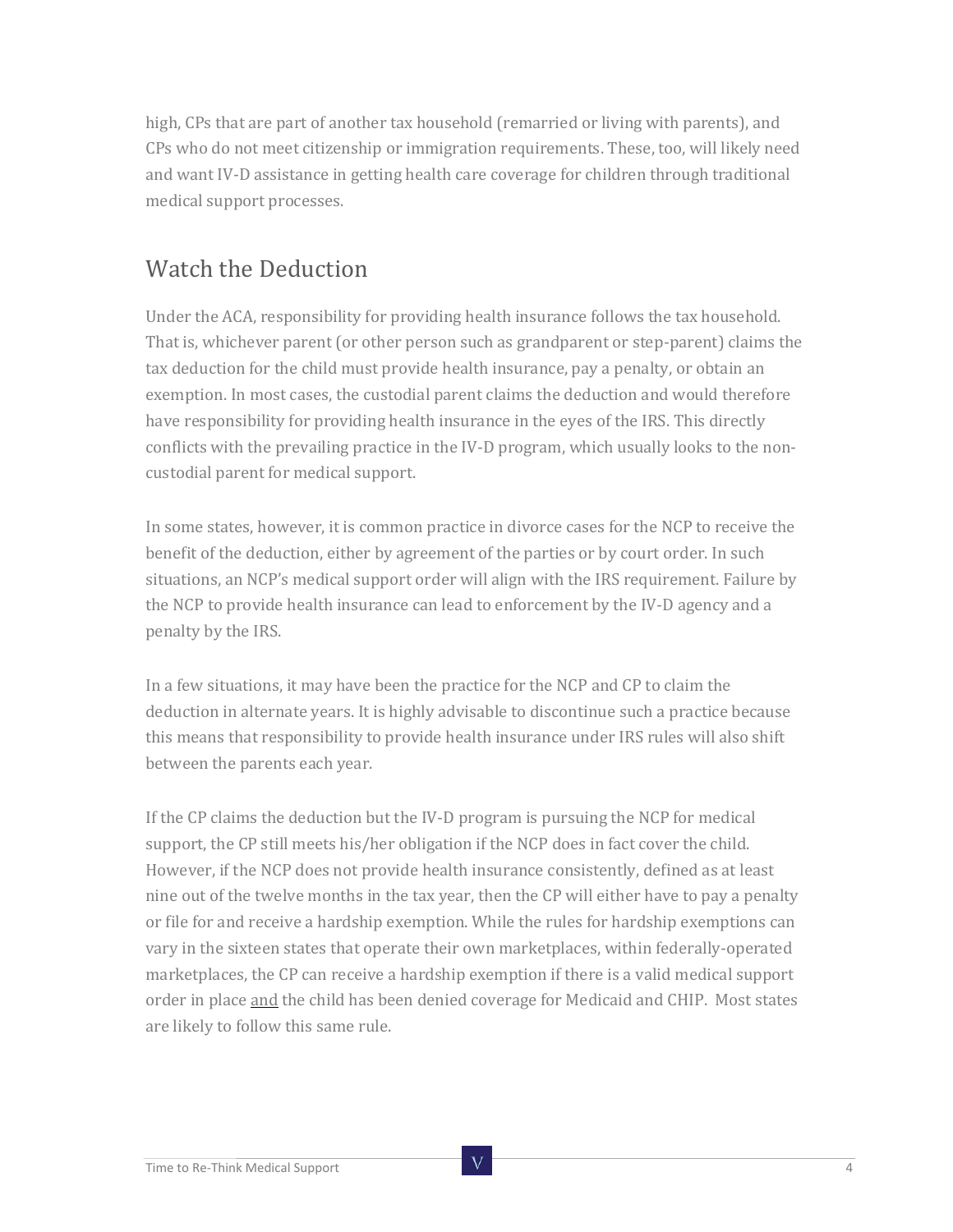#### First Do No Harm

There is a real prospect that enforcing a medical support obligation against the NCP will cause more harm than good for many children in our caseloads. For too many cases, it will result in less consistent health insurance than the CP could obtain through government sources (or his/her own employment or a step-parent's employment). Moreover, failure of an NCP to meet their obligations, willingly or not, can expose the CP to possible penalties if they have claimed the tax deduction, or at least the hassle of filing for an exemption.

A worse consequence, however, is that ceding the tax deduction to the NCP disqualifies the CP from obtaining ACA subsidies for the child through a federal or state marketplace. Some states might try to align their medical support orders with IRS penalties by asking the court to assign the tax deduction to the NCP, especially when it is of limited economic value to the CP. Failing to align the tax deduction with the medical support obligation sets up a conflict between the IRS mandate and the IV-D medical support remedies.

However, if the NCP is assigned the tax deduction, yet fails to provide compliant insurance, the CP will be barred from obtaining ACA insurance subsidies for the child because a basic eligibility requirement is that the child be part of the tax household. If income is low enough, the CP can still obtain Medicaid or SCHIP, but if income is too high for those programs, the CP will be unable to get an affordable policy under the new ACA programs.

Even if the CP is assigned the deduction, but the NCP fails to provide compliant insurance, the CP will have to apply for a hardship exemption to avoid IRS penalties. Depending on the state, this is likely to be a burdensome process. Since one of the requirements for obtaining a hardship exemption in the federal marketplaces is that the child not be eligible for Medicaid or SCHIP, the CP will need to file a Medicaid/SCHIP application for the child and receive a formal denial before a hardship exemption will be considered.2

The point is that states electing to continue their traditional approach of ordering NCPs to provide medical support are likely to create unintended negative consequences for CPs. A

<sup>2</sup> Centers for Medicare and Medicaid (CMS), Guidance on Hardship Exemption Criteria and Special Enrollment Periods, June 26, 2013.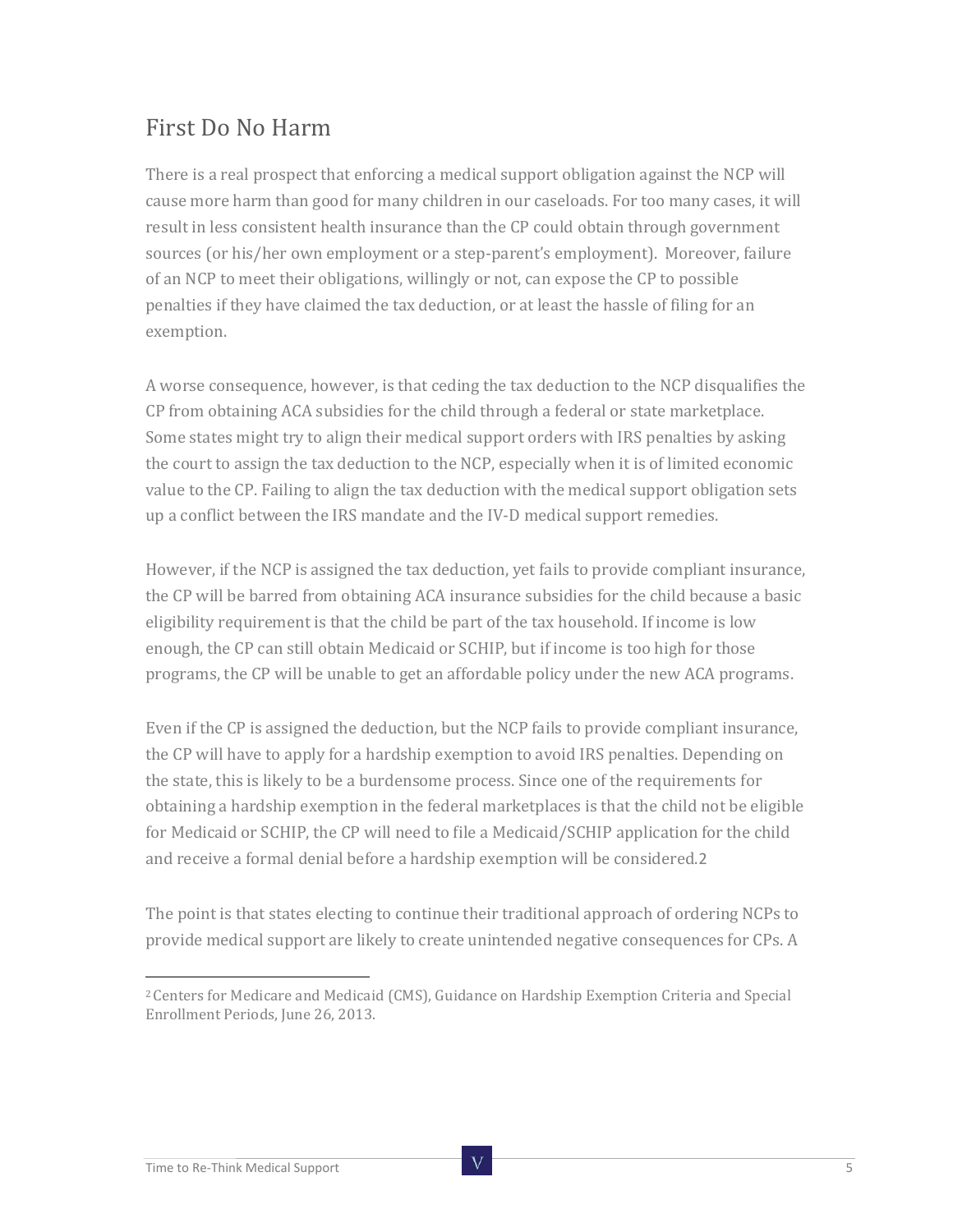better approach will be to re-focus their efforts on determining whether the CP can obtain reliable health insurance for the child through public or private sources, then initiating medical support enforcement against NCPs only for that fraction of CPs not otherwise able to obtain affordable and adequate coverage through Medicaid, SCHIP, employers, or the ACA marketplaces.

#### NCPs Can Get Covered Too

While the primary focus of medical support enforcement is properly on the children, the children also benefit when their parents have access to affordable and adequate health insurance. NCPs in particular often have difficulty getting good coverage because they are generally not eligible for Medicaid and a diminishing number of employers provide affordable health insurance, especially in lower income jobs. Yet such coverage can be instrumental in enabling NCPs to remain healthy enough to get and keep a job.

The Medicaid expansion provisions are targeted directly at adults without dependent children since most states already cover children and their parents. Thus, in the 27 states opting for Medicaid expansion, single adults (and couples without children) will be eligible for Medicaid at incomes up to 138 percent of the federal poverty level: \$15,856 per year for a single adult in 2013. Above this income level, single adults can qualify for ACA premium subsidies through their state marketplace up to 400 percent of the federal poverty level: \$45,960 per year in 2013.

It would seem that low-income single adults are out of luck in states not opting for Medicaid expansion, but this is not entirely true. Eligibility for ACA premium subsidies extends down to 100 percent of poverty level, and low-income single adults above that threshold can qualify for substantial benefits.

A single adult working 40 hours per week at the federal minimum wage is at 131 percent of FPL, and even at 35 hours per week is at 115 percent of FPL. Most remarkably, a single adult at full-time minimum wage is eligible for a health insurance plan through an ACA marketplace that will cover 94 percent of their health care expenses for \$25 per month! The APTC limits premium costs at less than 150 percent of poverty to 2 percent of income (\$25 per month at minimum wage) and the "cost-sharing program" provides help with copays and deductibles such that the modest premium covers almost all costs. Although \$25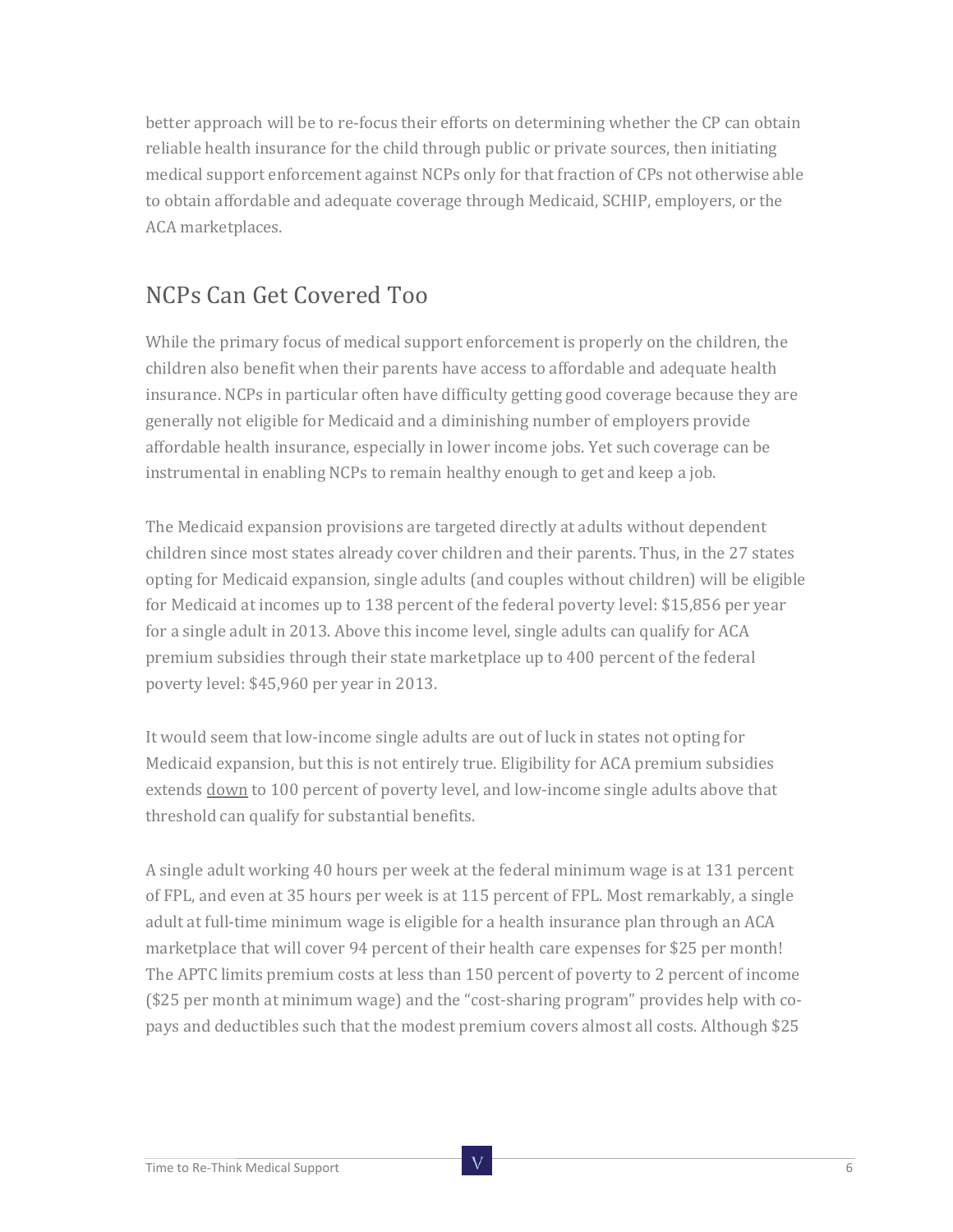per month is not a trivial amount for a minimum-wage earner, it should be manageable and will provide almost total coverage.

Many child support agencies have taken a more proactive approach with NCPs in recent years, helping them with job services and other referrals where indicated. Educating NCPs on new health insurance options represents an extension of this approach in which we buttress their efforts to support their children. Many NCPs have unaddressed health care issues which can hamper their ability to generate income to meet their own needs, let alone those of their children. By referring them to affordable and comprehensive health insurance, we can change lives while furthering our mission to help children.

#### Limitations of Traditional Medical Support

A response to the ACA should consider the current limitations of traditional medical support. We know what is good about medical support. It provides health insurance for many children and it both recovers and avoids costs for Medicaid (and to a much lesser extent, SCHIP). Moreover, there are still statutory requirements for IV-D agencies to establish medical support orders and pursue medical support in appropriate cases.

However, medical support is very unsatisfying for most child support agencies. The most significant issue is that the substantial time and resources expended on medical support yield only limited results. Generally child support agencies establish a medical support obligation in every ordered case, then pursue every NCP (with few exceptions). Agencies send lengthy National Medical Support Notices (NMSNs) to every verified employer and assess the responses to determine whether the NCP has access to health insurance for the child through the employer, and whether that insurance is affordable (and usable due to possible geographic limitations).

The question is: what proportion of children ultimately receives employer-sponsored (or more rarely individual insurance policies) as a result of these extensive and timeconsuming activities? Regrettably, there are no reliable national statistics on this subject, but the answer is most likely well under 25 percent of the cases. And this number has been declining through the years as employer-sponsored insurance has become less available and less affordable.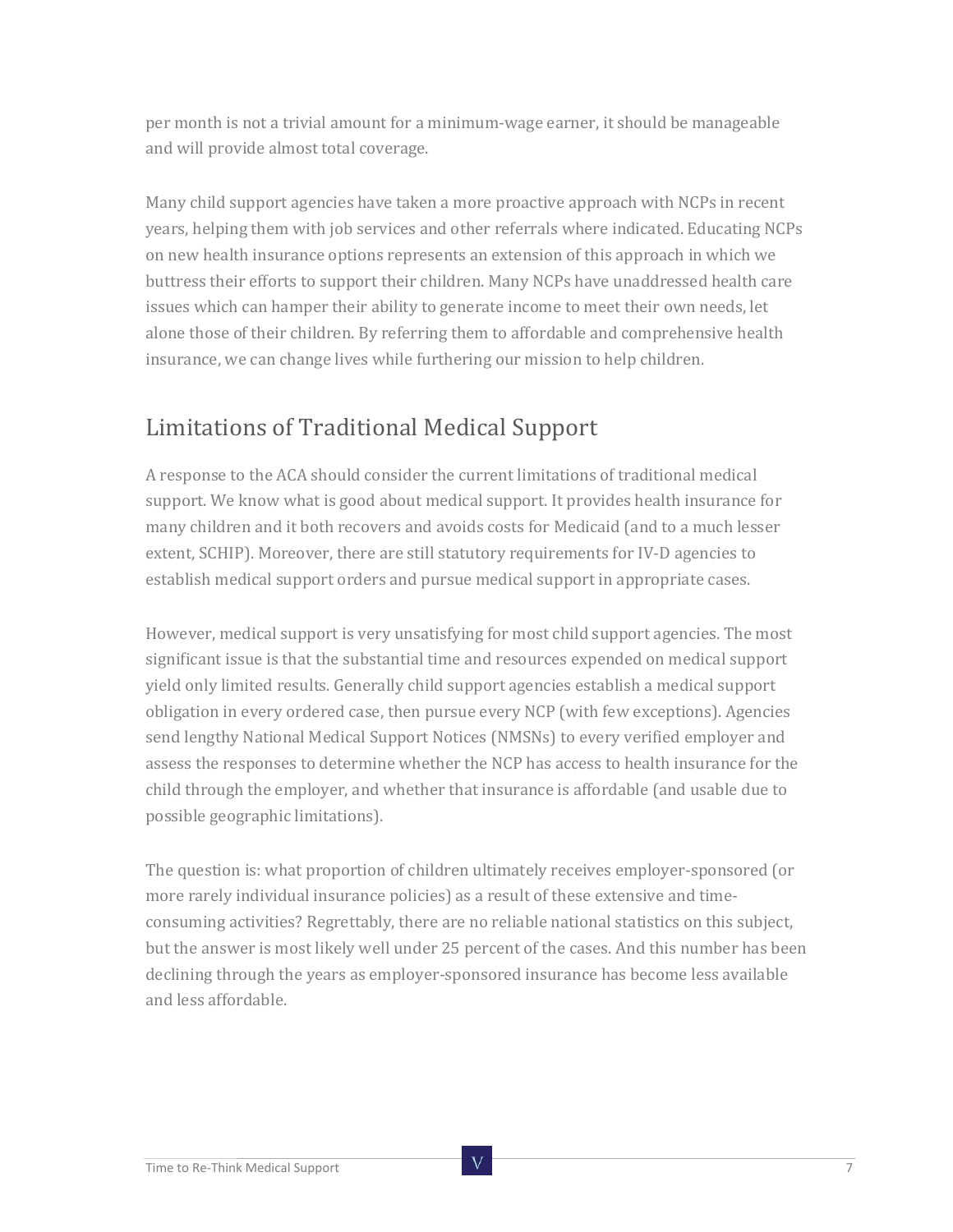A recent report from California's Child Support Directors' Association indicated that only 10 percent of IV-D children in that State are covered by private coverage only, and that another 13 percent are covered by a mix of public and private insurance.3 Note that those covered by private insurance include cases in which the CP provides the insurance. If all our efforts to obtain private coverage for our children get results in only 10 – 25 percent of all IV-D cases, it calls into question whether many of the resources expended on this effort could not be more usefully deployed elsewhere. We could re-focus the staff and IT and printing and postage costs on improving results for core IV-D functions, or expanding complementary services for parents.

Another limitation of medical support is that most orders are indeterminate on their face. That is, it is not possible from looking at an order to know whether a parent is actually required at that moment to provide health insurance coverage. A common form of a medical support order is: the parent is ordered to provide health insurance coverage for the child if it is available from an employer at reasonable cost. This contrasts with a financial child support order that must be stated as a sum-certain, which provides unambiguous clarity in the requirement. If medical support orders were reserved for situations in which agencies have already determined that insurance is in fact available at reasonable cost, they would be easier to enforce.

A related issue is that medical support as structured is flawed by the lack of timely and accurate information about loss of medical coverage. On the financial side, we know when an obligor stops paying because all payments are channeled through SDUs. In contrast, there is no equivalent system for notifying us when health care coverage lapses. Medicaid agencies do not notify child support agencies when they detect terminations of third party coverage. Agencies must rely on reports by CPs, or on indirect enforcement methods such as issuing new NMSNs and medical support withholdings when an NCP changes employers.

With medical support being effective in such a limited number of cases, it makes sense under the ACA to consider a more selective approach: focusing our efforts on that fraction of cases where the CP does not have access to adequate and affordable health insurance through his/her own employment or through the array of coverage options under the

<sup>3</sup> California Child Support Directors Association, *California Affordable Care Act Child Support Workgroup Report*, prepared by HMS, July 10, 2013.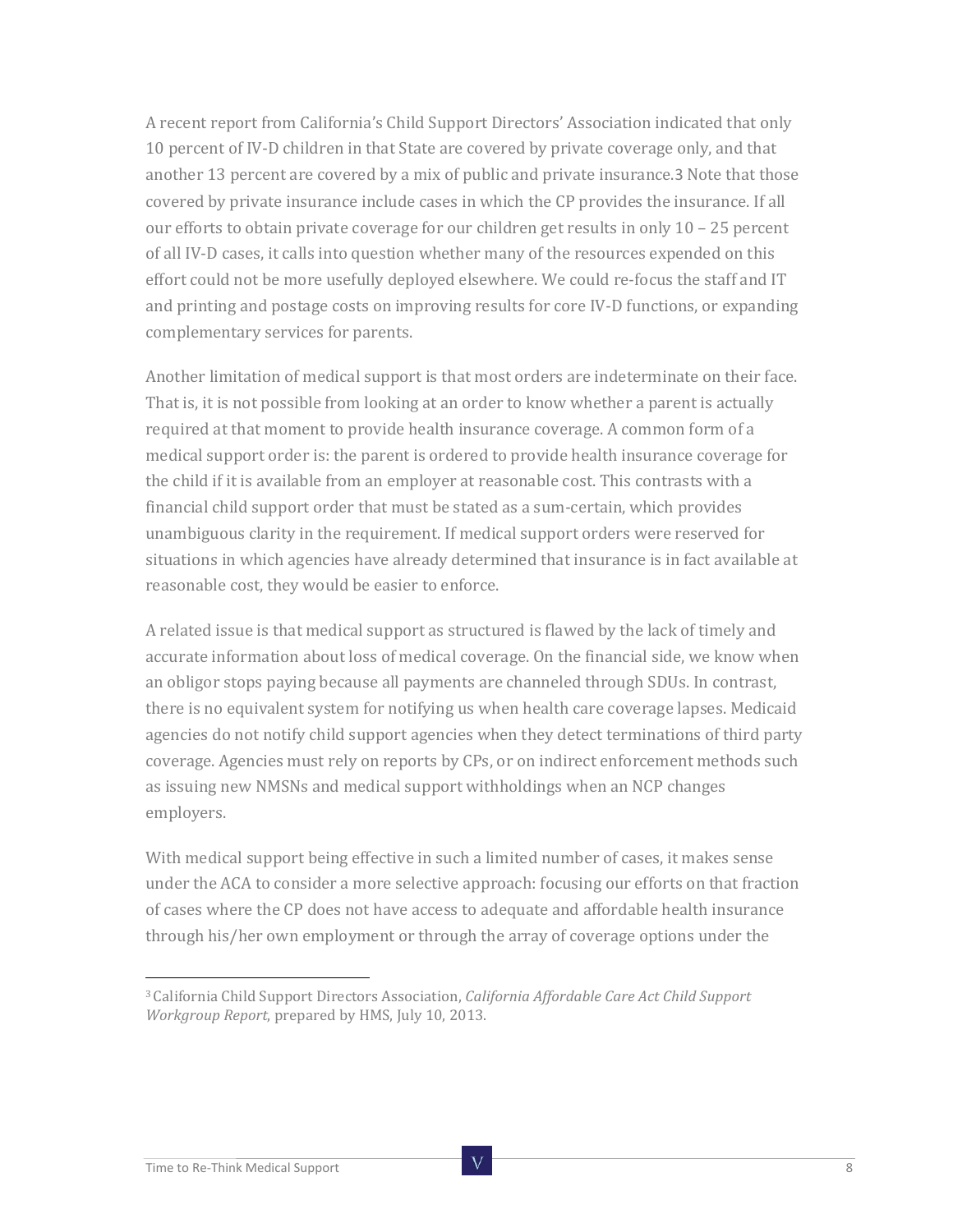ACA. These cases will mostly be the ones that fall between the cracks of ACA coverage, or that are unable to qualify due to high incomes or some other reason. Such cases will want and need our assistance, and will be more likely to yield positive results.

### Carpe Annum

OCSE is giving states latitude to work out their own adaptations to medical support given enactment of the ACA (Action Transmittal AT 10-02). OCSE has stated the intention to wait until the effects of the ACA on child support are better understood before providing formal guidance to the states. Thus it may be another year or two before OCSE develops a formal position, which would imply at least three to four years before regulations can be developed and issued given the long cycle time for their gestation.

The federal latitude creates opportunities for states to develop approaches that best fit their own needs and circumstances. Indeed, how states respond to the ACA will likely affect OCSE's ultimate position on these issues.

The opportunity at hand is for states to:

- Require the custodial parent to provide health care coverage in most cases and encourage custodial parents to claim the tax exemption for the child (see Appendix I)
- Default most medical enforcement activities to the new sheriff in town4
- Re-define their primary medical support role as ensuring that the children and their parents, specifically including the NCP, have access to adequate, affordable, and reliable health care coverage

<sup>4</sup> We recognize that the IRS will have its limitations as an enforcer. Penalties are weak and are not imposed until the following tax year. In addition, we do not know how many years it will take the IRS to become effective in its new role. However, avoiding conflicts with the IRS enforcement role is important to avoid confusion and discrediting both enforcement processes. In addition, by defaulting to the IRS to enforce against what most frequently will be the custodial parent, child support agencies can reserve their most powerful tools for the minority of NCPs for which it will be appropriate to pursue medical support.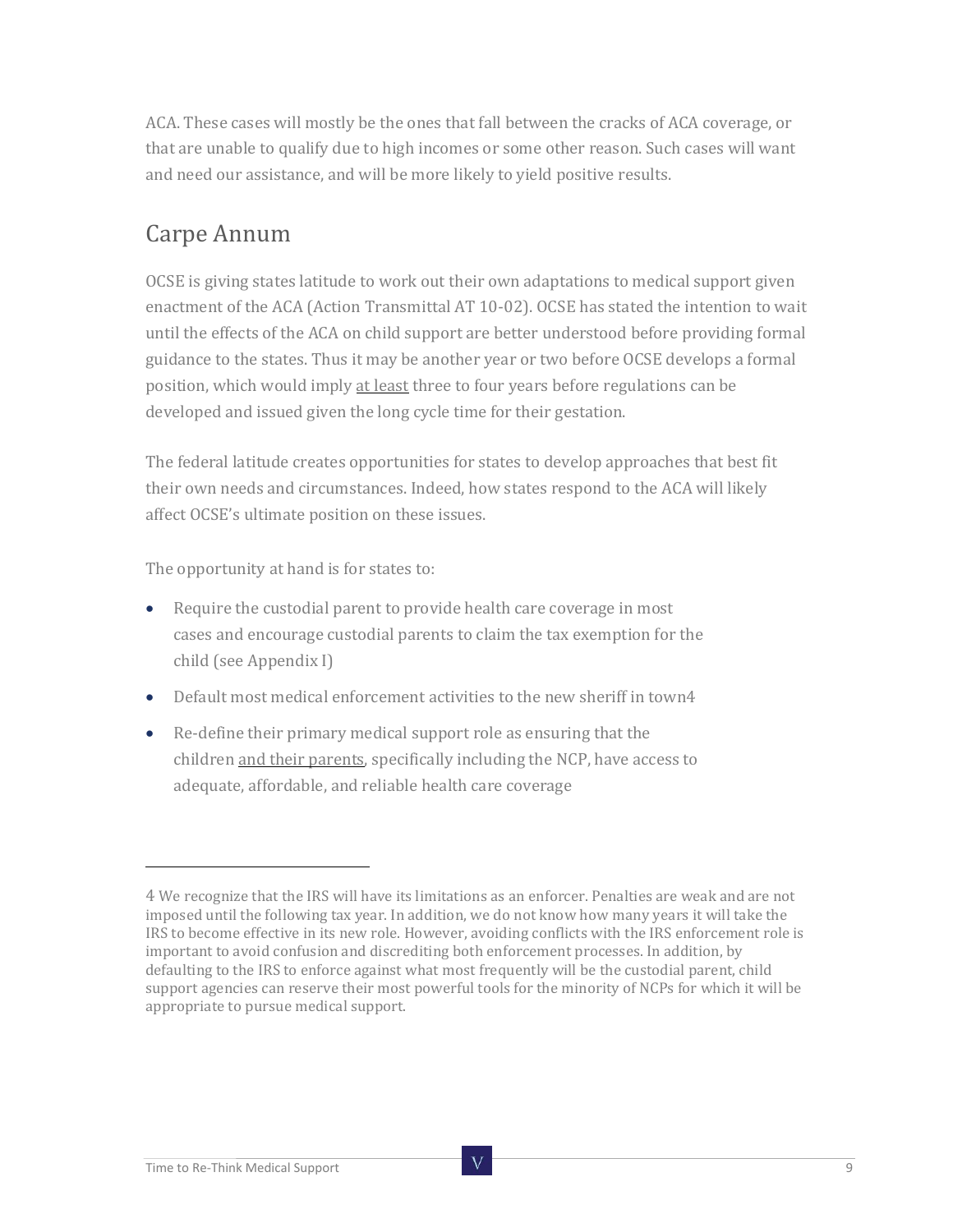- Increase cash support for CPs by minimizing the number of NCPs required to provide health insurance (which increases cash support by not applying the attendant credit toward cash support in most states)
- Require a cash contribution from the NCP to share in the cost of subsidized premiums where appropriate
- Modify existing medical support orders over time
- Re-focus medical support enforcement activities targeted toward NCPs on that small fraction of cases where the children do not otherwise have access to good health care coverage

This last group will consist primarily of existing medical support cases depending on private insurance, cases that fall between the cracks of the ACA, and cases with incomes too high to qualify for government subsidies.

The best option for many custodial parents will be to acquire insurance for the child through an ACA marketplace where they will be able to qualify for premium subsidies. Mostly this will consist of CPs with incomes in the 200 – 400 percent of federal poverty level (FPL) bracket, since those with lower incomes generally qualify for Medicaid, or they can qualify their children for SCHIP. (The 200 – 400 percent of FPL bracket corresponds this year to an income range of \$31,020 to \$62,040 for a two person family, and from \$47,100 to \$94,200 for a four-person family).

However, even with subsidies, health insurance will have significant cost, ranging from 6.3 to 9.5 percent of household income in that bracket. As a result, it will be reasonable to require a contribution by the NCP toward the unsubsidized cost. In most states, this contribution can be appropriately calculated through the existing child support guidelines. But instead of requiring establishment and enforcement of a medical support obligation through the NCP, a contribution toward ACA-subsidized insurance will be just a component of cash support, enforced as part of the overall cash support obligation.

Note that if the child qualifies for CHIP, the CP is likely to be eligible for ACA insurance subsidies for his/her own coverage. This most likely includes cost-sharing (assistance with co-pays and deductibles) as well as premium subsidies.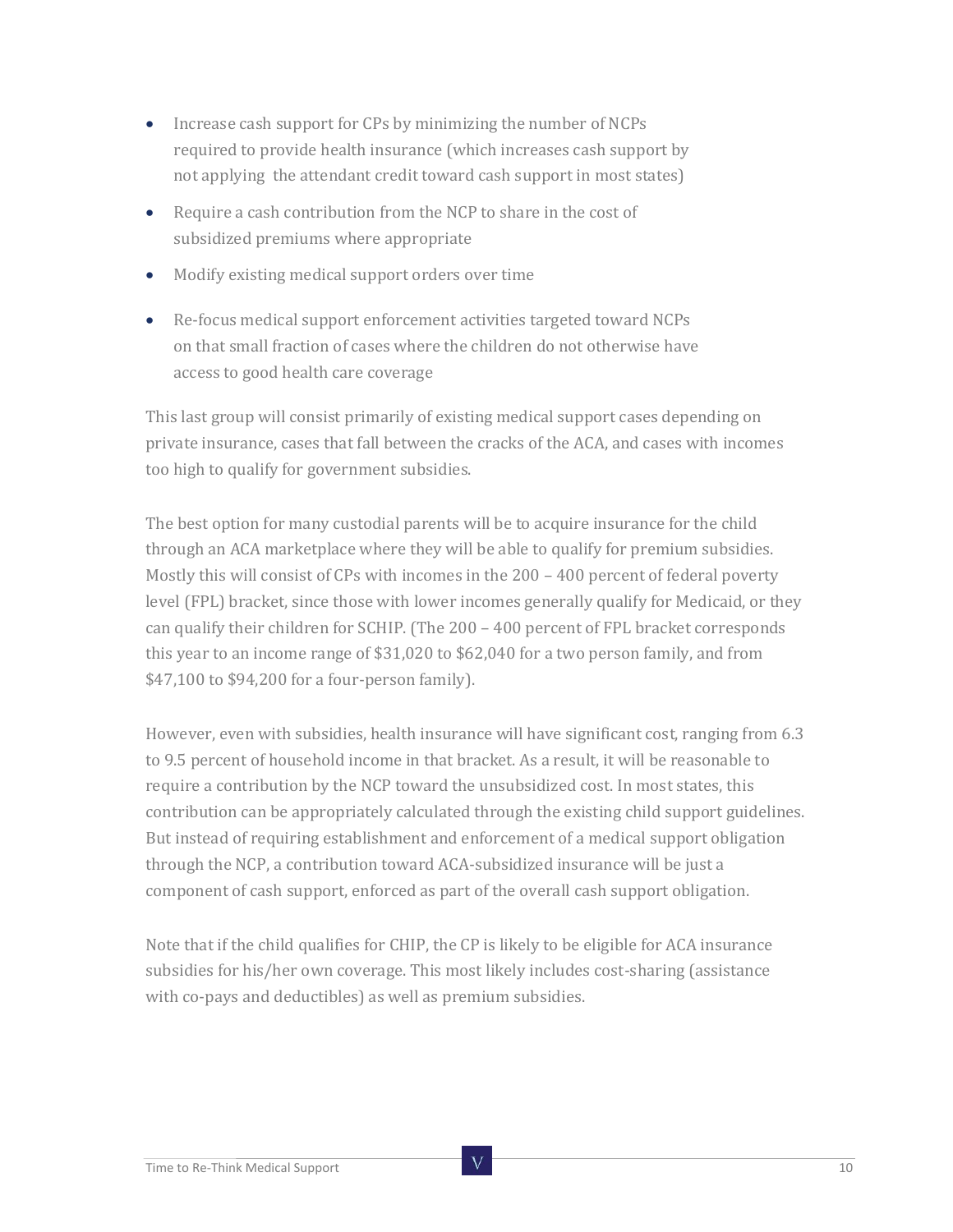By following the strategy outlined above, states will realize major benefits:

- *Better health insurance coverage for children.* By focusing on ensuring that children have access to the best coverage, public or private, states will improve their well-being.
- *Fewer resources spent on unproductive medical support.* Limited staff and IT capabilities can be re-directed toward core IV-D functions and/or complementary activities such as NCP employment services.
- *More effective targeted medical support.* Those cases that need and want our medical support enforcement services will benefit from improved cooperation and better results. These are likely to involve NCPs with higher income levels where employment is more stable and affordable health insurance is more likely to be available.
- *Reduced employer burden.* A major benefit will be reduced employer burden. Instead of sending NMSNs to every verified employer, states can send them only to selected employers in those limited cases where medical support is being actively pursued.
- *Better coverage for NCPs.* Referring NCPs to adequate and affordable coverage will help them stay healthy and provide for their children, while improving their view of the child support agency.

The strategy outlined here roughly equates to the "Got Coverage" option presented by Jennifer Burnszynski of OCSE. It is a proactive strategy with broad benefits for children, their parents, employers, and IV-D agencies. The impact of this strategy on state policies for obtaining medical support orders is discussed further in Appendix I.

Transitioning to this approach involves many challenges, and these challenges will vary by state. States will have to review their own statutes and procedures, as well as their system interfaces and relationships with Medicaid agencies. The approach will require a major change in mindset of child support staff and re-education of our NCPs and CPs. Converting existing medical support orders to this approach may be the biggest challenge of all. However, the benefits of this approach far outweigh these costs, and states who start early will gain the most.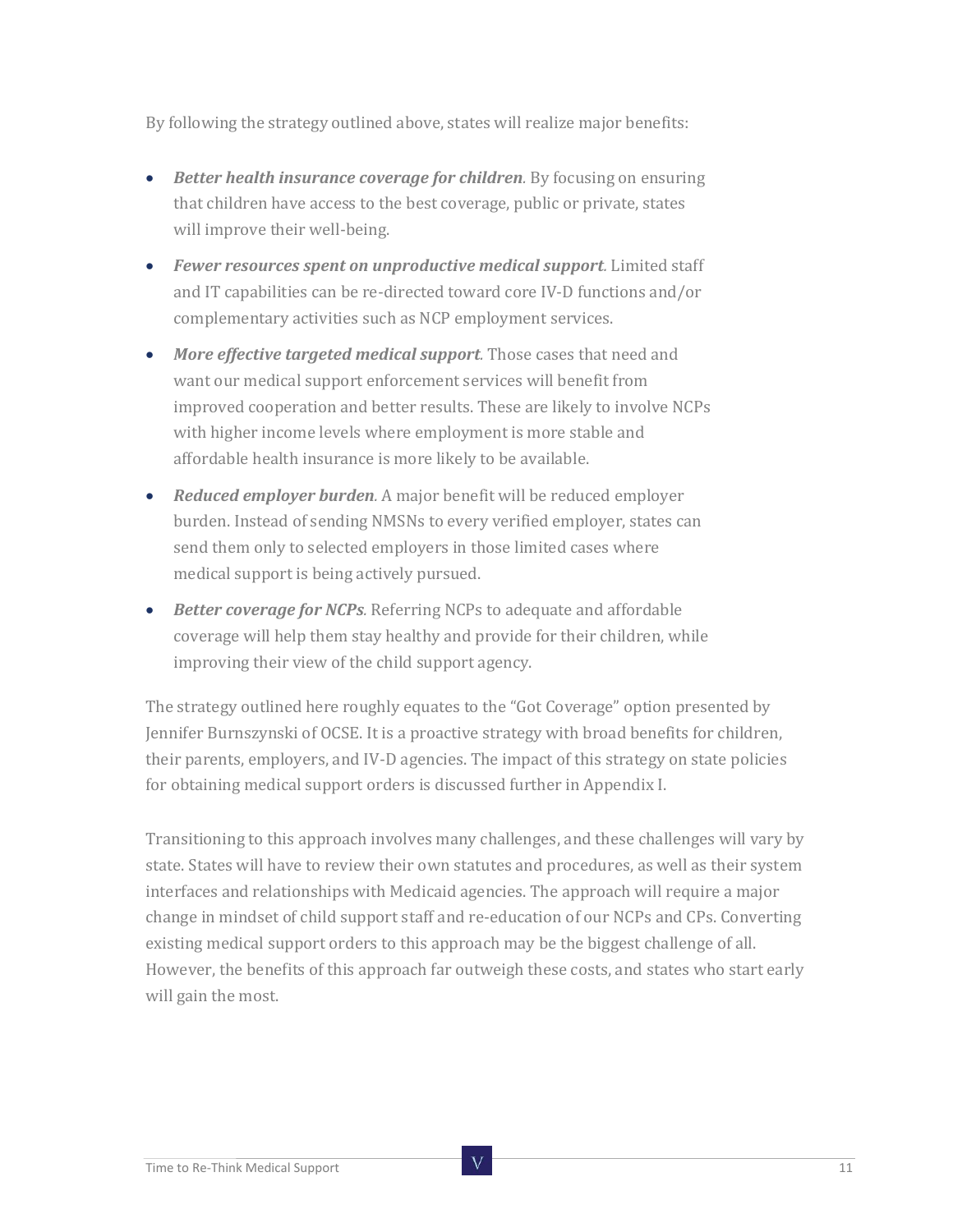It is possible under existing guidance for states to continue their traditional medical support enforcement strategy. The primary rationale would be to maximize cost-recovery for Medicaid if that is deemed to be practical and cost-effective. However, following such a strategy requires a major effort to align IV-D medical support enforcement with ACA insurance requirements. It risks creating widespread confusion on the part of IV-D families, staff, and employers. It is likely to yield questionable benefits even while requiring ongoing dedication of major resources. Worst of all, it risks taking actions that result in more harm than good in all too many cases. Overall, this does not seem to be an attractive option.

Doing nothing is an even worse option given the potential for conflicts with the IRS enforcement role, missed opportunities for improving insurance arrangements for children and their parents, and the potential for massive confusion concerning specific parental responsibilities to provide insurance. States need to develop some kind of coherent strategy for adapting to the ACA.

States will be better off if they seize the year and craft their own solution to the ACA and medical support. By reducing the scope of medical support enforcement, they will free up resources for other critical activities. By reducing employer burden, they will earn political good-will and make a small contribution to improving the economy. By limiting medical support enforcement to cases that need and want the service, they will get better results for cases where they do perform this function. Most importantly, by focusing on ensuring the best coverage for children and their parents, regardless of source, they will further contribute to the well-being of the children we serve, while helping their parents to thrive and actively perform their responsibilities.

The impact of the ACA is too important an issue to ignore. OCSE has delegated the initial response to the states: another example where states will serve as laboratories of democracy. This is a unique opportunity for states to craft solutions that work most effectively for their particular circumstances, and further improve their services for the benefit of the children, their parents, employers, and the agencies themselves.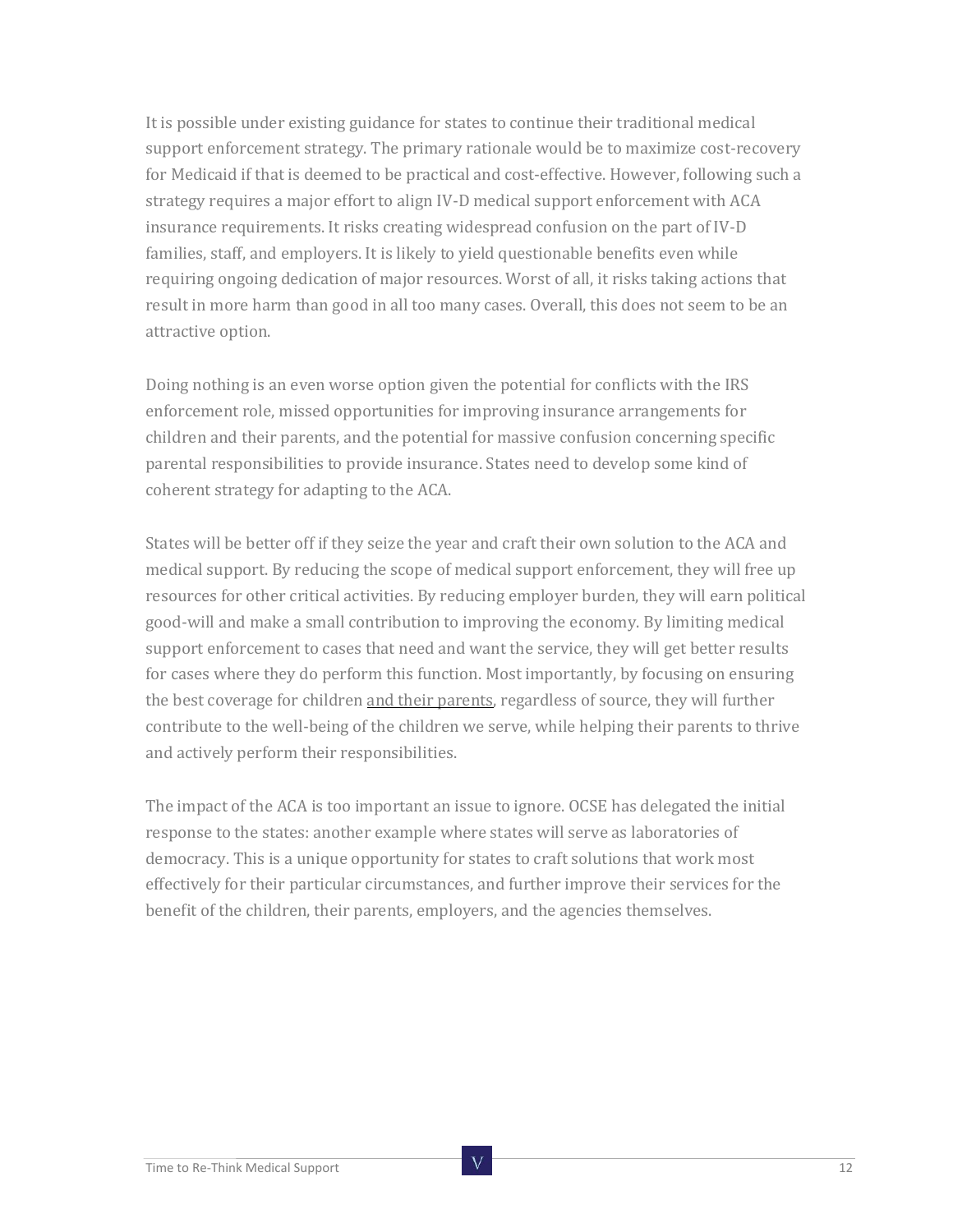## **APPENDIX** ACA Impact on Medical Support Orders

AT 10-02 holds states harmless from penalties for failure to comply with medical support requirements, but it specifies that "…state agencies continue to provide medical support enforcement services in compliance with all statutory requirements, including Sections 452(f) and 466(a)(19) of the Act." Section 452(f) requires the Secretary to issue regulations to enforce medical support against either the non-custodial or custodial parent (or possibly both).

Section 466(a)(19) is more specific: "... all child support orders enforced pursuant to this part shall include a provisions for medical support for the child to be provided by either or both parents…" It continues that the medical support shall be enforced, where appropriate, through the use of the National Medical Support Notice. It appears, then, that states are required to continue ordering medical support, notwithstanding the hold harmless provisions of AT 10-02.

#### Custodial Parent Medical Support Orders

To implement the strategy recommended in the body of this paper requires, in most cases, that the custodial parent be ordered to provide medical support through a public or private health insurance program. If the child is not eligible for Medicaid or SCHIP, this will protect the CP's ability to access an ACA marketplace for insurance subsidies. It will also enable the CP to focus on obtaining the best coverage for the child through Medicaid, SCHIP, an ACA marketplace, or through employer-sponsored insurance available to the CP or a step-parent. The IV-D agency could then defer to the IRS for enforcement, rather than actively enforcing against the CP.

When a support order is established or modified, the IV-D agency should determine whether the CP has already acquired health insurance for the child. If not, the agency can make the appropriate referral to the Medicaid agency or ACA marketplace for assistance. The CP will be able to apply for health insurance through either source and determine eligibility for Medicaid, SCHIP, or ACA insurance subsidies. If the CP already insures the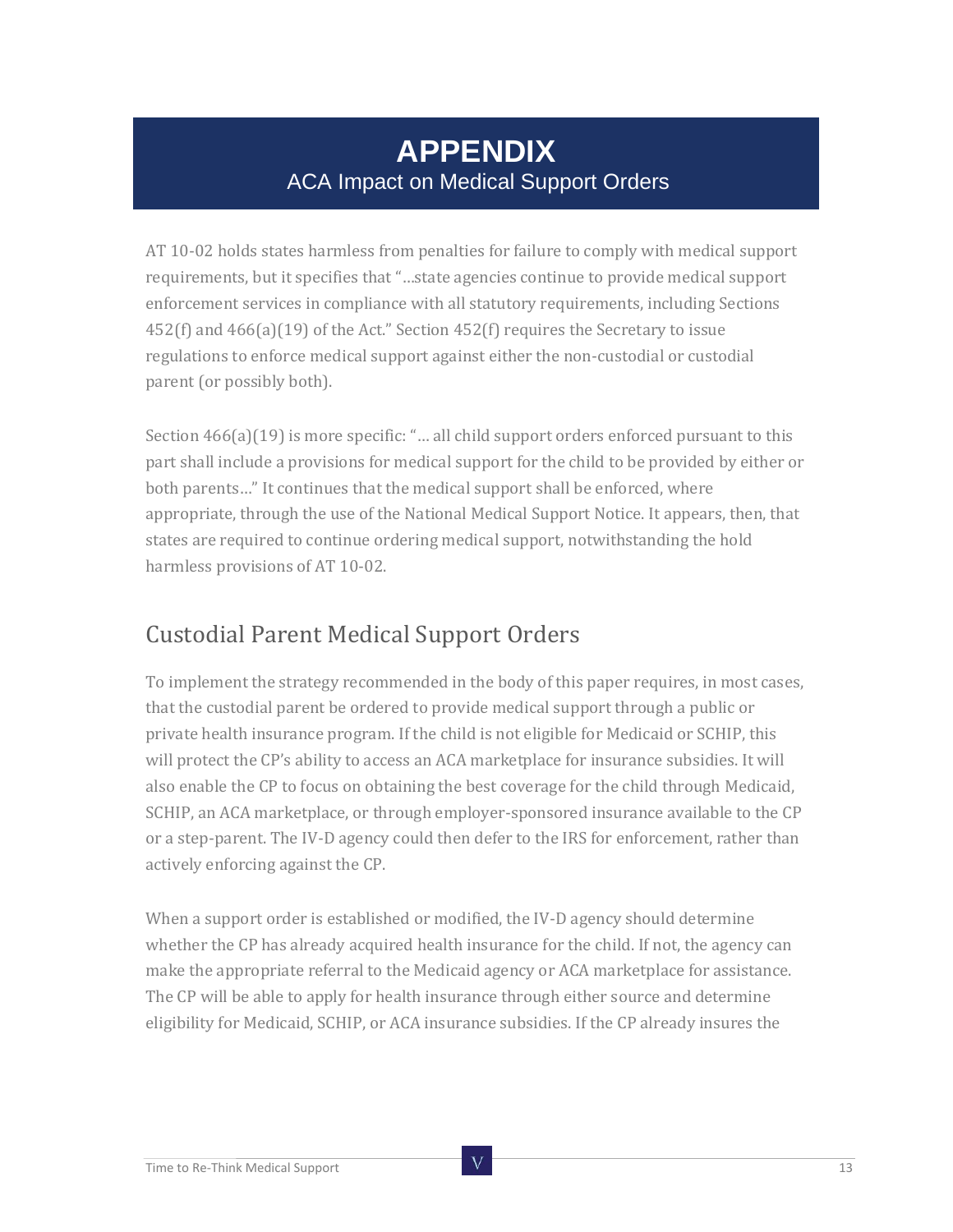child through his/her own employment or that of a step-parent, this can be encompassed under a medical support order.

Under guidelines effective in most states, the NCP will be required to contribute a proportionate share of health insurance premiums incurred for the child (through the ACA marketplace or employer-sponsored insurance), and that contribution will be added to cash support. If the CP is ordered to provide health insurance, it makes sense to align this responsibility with IRS-enforced health insurance mandate by having the CP claim the tax deduction for the child.

### Non-Custodial Parent Medical Support Orders

#### NO MEDICAID ELIGIBILITY

There will be a limited number of situations where the best option for a child's health insurance will be through an NCP's employer-sponsored insurance. The best example is where the NCP has stable employment and is already providing insurance for the child. Other situations will arise where the CP is unable to get affordable and adequate health insurance through public or private sources because his/her employer-sponsored insurance meets the affordability test for single coverage, but is excessively costly for dependents' coverage. Alternatively the CP's income may be too high, or the CP may not able to access coverage through a public program for other reasons.

In such cases, it is appropriate to order the NCP to obtain health care coverage for the child if it is available through the employer at a reasonable cost. Then the IV-D agency can initiate a NMSN, establish through the existing process whether the coverage can actually be provided, and order the employer to do so.

#### MEDICAID ELIGIBILITY

If a child is eligible for Medicaid, some states may wish to continue using medical support as a cost-recovery tool and seek to order the NCP to provide medical support. Where that occurs, the child can continue receiving Medicaid, with the Medicaid agency pursuing the NCP-provided policy to recover some (or all) of the child's health care costs.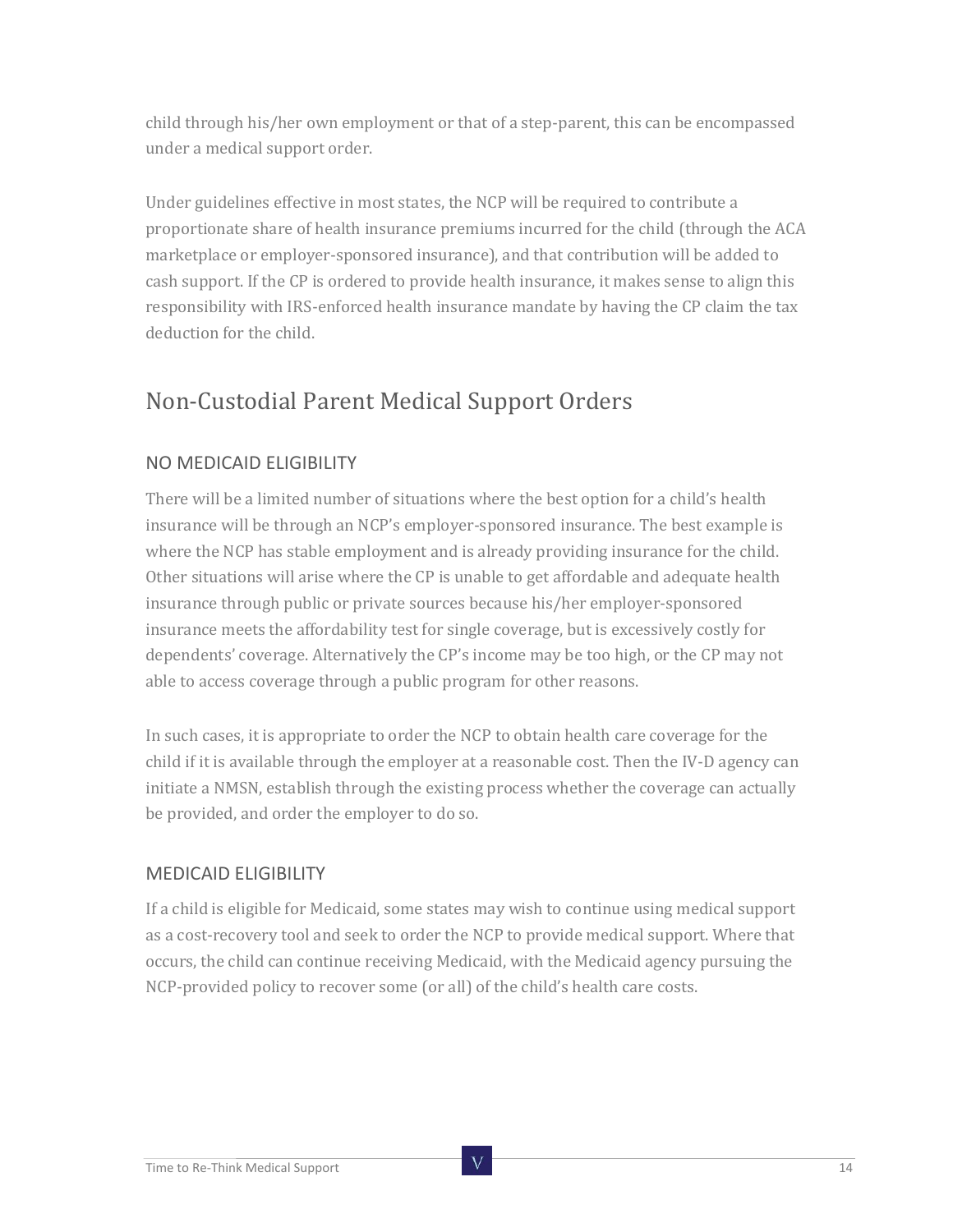It is questionable whether this use of medical support enforcement is cost-effective since non-residential parents of low-income children eligible for Medicaid have a high probability of being low-income themselves, with minimal access to affordable employersponsored health insurance. However, it is theoretically possible for the child support program to pursue medical support in these cases even while pulling back on others.

Where the child is on Medicaid, it may make sense to order both parents to provide medical support. This would ensure that the CP would understand his/her responsibility to keep the child ensured and would obviate the need to transfer the tax deduction to the NCP. In that way, if the CP experienced an increase in income such that the child was no longer eligible for Medicaid or SCHIP, he/she could still access insurance subsidies for the child through the ACA marketplace.

#### Existing Medical Support Orders

Current medical support orders will be unaffected by ACA implementation until they are reviewed and modified. As each current child support order comes up for review, IV-D agencies should follow the same procedure as for establishment of new orders, except that in cases where the NCP is providing insurance for the child, it will be important to ensure that any changes in responsibility do not interrupt coverage. In addition, it will be important to review which parent is claiming the tax deduction (normally the CP unless transferred to the NCP by agreement or court order) and ensure it is being given to the CP unless there are written arrangements for the NCP to claim the deduction and assume full responsibility for the health insurance.

#### Summary

In most cases, it will make most sense to order the custodial parent to provide a child's health insurance through a public program or the CP's (or step-parent's) employer. The NCP will be ordered to provide health insurance coverage only when a stable source can be identified, and/or the CP is unable to obtain adequate and affordable insurance on his/her own. This is a major paradigm shift for the IV-D program, but will provide improved coverage for children while lessening administrative burdens on IV-D agencies and employers. Below is a flow diagram depicting how medical support obligations will be established under this strategy.